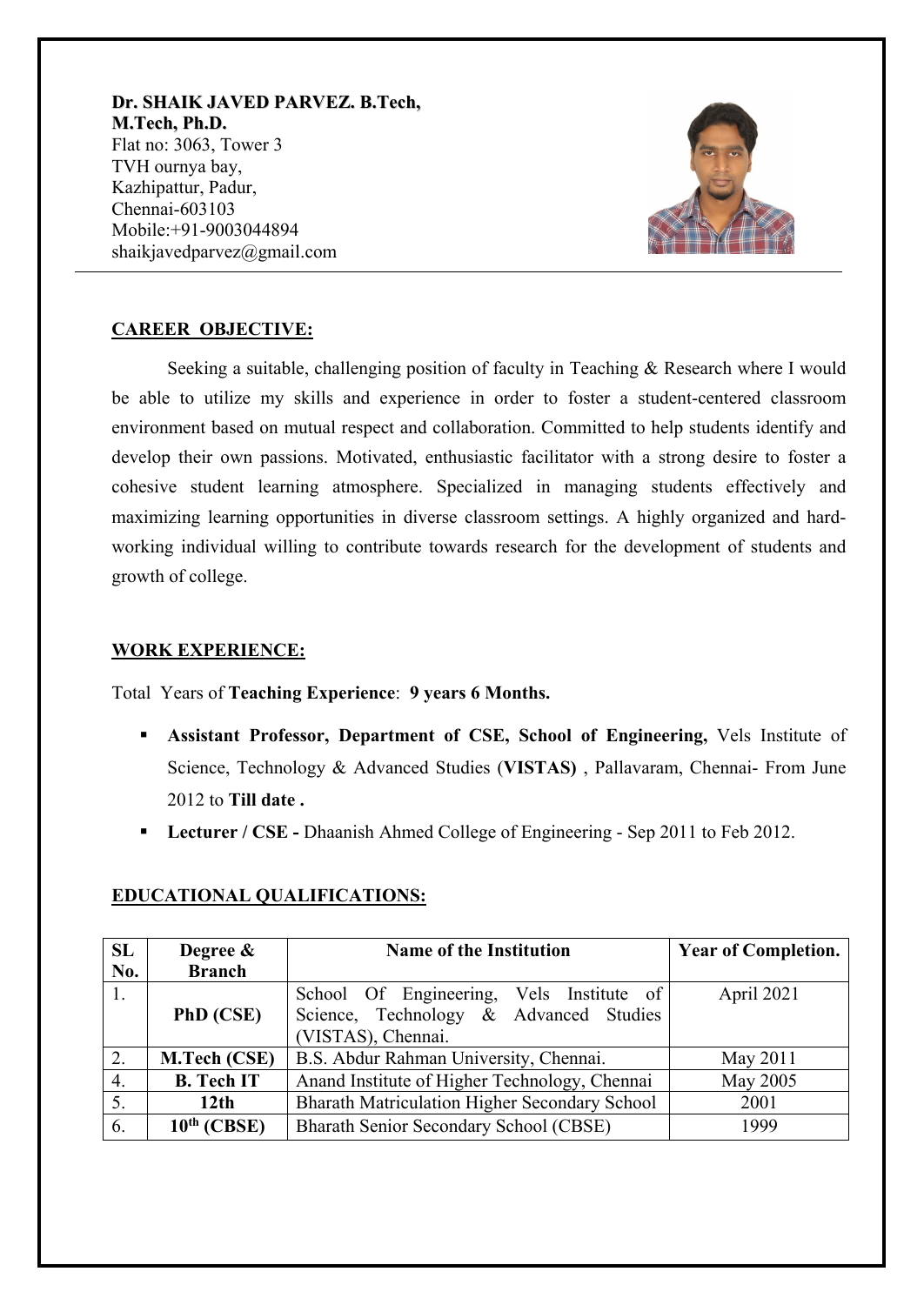### **TECHNICAL SKILLS:**

| Tools/Languages         | $\mathcal{L}$        | C, C++, R, Anaconda - Python, Hadoop     |
|-------------------------|----------------------|------------------------------------------|
| Packages                | $\mathbb{R}^n$       | MS Office, Visual Basic.                 |
| Databases               |                      | Oracle9i, Ms Access, SQL, PL\SQL.        |
| Web Design              | $\ddot{\phantom{0}}$ | HTML, XML                                |
| <b>Operating System</b> | $\sim$ 100 $\sim$    | MS DOS, Windows, Linux, Ubuntu           |
|                         |                      | UNIX (Basic Commands to operate), Linux. |

#### **SUBJECTS HANDLED:**

- 1. Database Management Systems (Theory & Lab)
- 2. Data Warehousing and data mining. (Theory)
- 3. Fundamentals of Computing (Theory)
- 4. Computer Practice (Lab)
- 5. Programming for problem solving (Lab)
- 6. Data Structures using C++ (Theory)
- 7. Operating Systems (Theory & Lab)
- 8. Software Project Management (Theory)
- 9. Principles of Management and Professional Ethics (Theory)
- 10. Computer System Architecture (theory)
- 11. Foundation Course in Bigdata and Hadoop (IBM Hadoop) (Practical)
- 12. Big data Programming (Theory)
- 13. Machine Learning (Theory)
- 14. R Programming (Theory)
- 15. Internet of Things (Theory)

# **PUBLICATION DETAILS:**

### **H-Index: 2, Citations: 12 as of July 2021.**

- 1. **Shaik Javed Parvez**, Arun Sahayadhas, Data Analytics for finding loyalty of international airline passengers using Deep Network MLP combining with Machine Learning Algorithms on Python, Journal of Advanced Research in Dynamical and Control Systems, 2020, 12(7 Special Issue), pp. 2886–2891. **(Journal - Indexed in Scopus)**
- **2.** [Moyeenudin, H.M.,](https://www.scopus.com/authid/detail.uri?authorId=57202029567) [Anandan, R.,](https://www.scopus.com/authid/detail.uri?authorId=55418360900) **Shaik Javed Parvez**, Exploration on Revenue Using Pioneering Technology in Infrastructure Facilities of Luxury Hotels, Lecture Notes in Networks and Systems, 2020, 118, pp. 389–394 (**Book Chapter – Indexed in Springer & Scopus)**
- **3.** A.Afiya, **Shaik Javed Parvez** , S.Arun, Effective Mining Of Unstructured Twitter Data For Detecting User Persecution, International Journal of Engineering and Advanced Technology (IJEAT), ISSN: 2249 – 8958, Volume-8, Issue-3S, February 2019 **( Journal- Indexed in Scopus)**
- 4. **Shaik Javed Parvez**, Senthil Kumar Janahan, Dr.S.Arun, Dr. R. Anandan, Business Intelligence and decision support using Distinct MapReduce with Access Patterns (DMRAP) in Big Data analytics, Journal of Advanced Research in Dynamical and Control Systems (JARDCS),1943-023x, Spl. Issue (04 ), 2017 **(Journal - Indexed in Scopus)**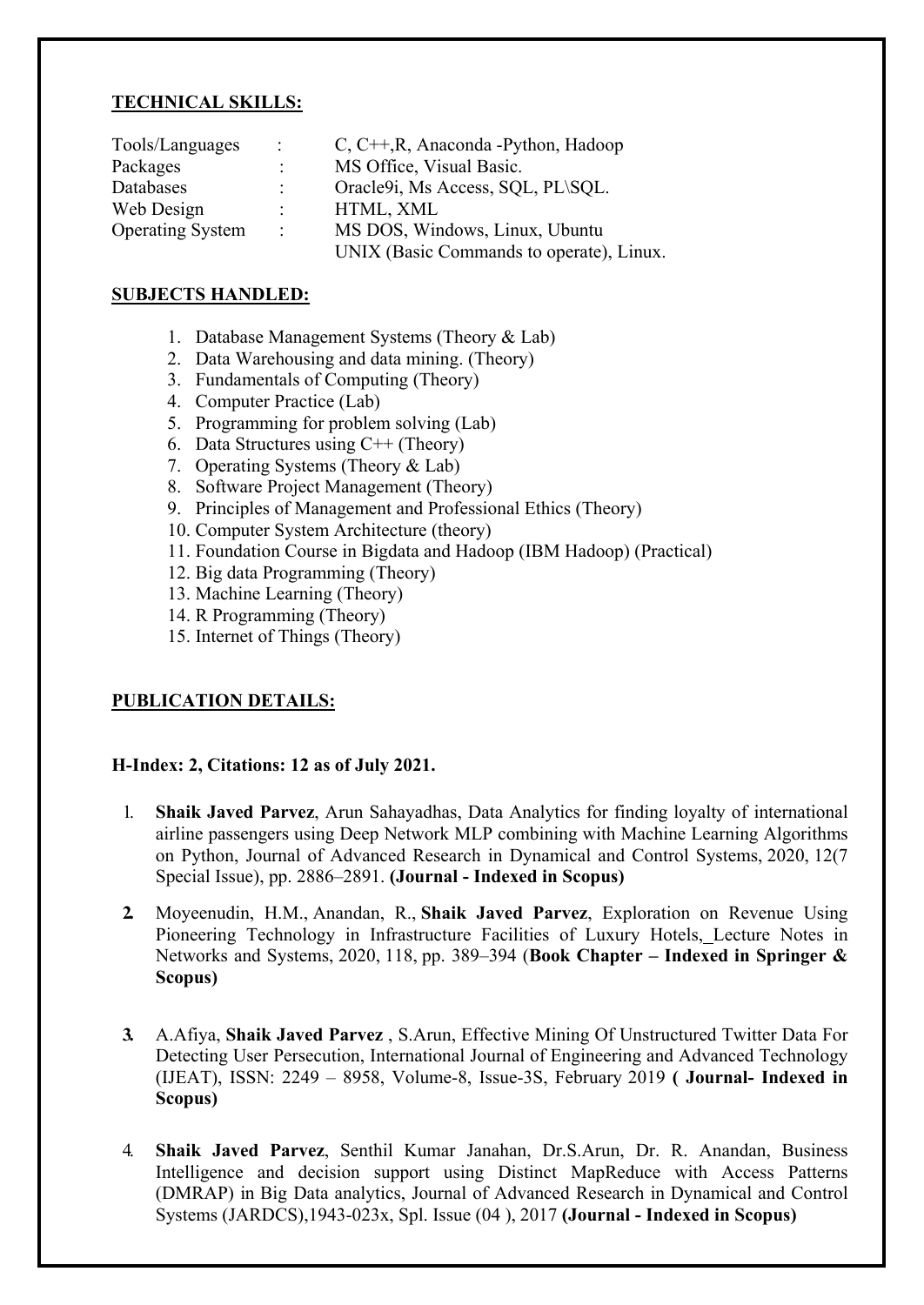- 5. Senthil Kumar Janahan, **Shaik Javed Parvez**, Dr.S. Arun, Dr.R. Anandan, A Predictive Analysis of Signatures Using Soft Computing Techniques. Jour of Adv Research in Dynamical & Control Systems, 04-Special Issue, June 2017 **(Journal - Indexed in Scopus)**
- 6. **Parvez, S. J**., Moyeenudin, H. M., Arun, S., Anandan, R., & Janahan, S. K. (2018). Digital marketing in hotel industry. International Journal of Engineering & Technology, 7(2.21), 288-290. **(Journal - Indexed in Scopus)**
- 7. Moyeenudin, H. M., **Parvez, S. J**., Anandan, R., & Narayanan, K. (2018). Data management with PMS in hotel industry. International Journal of Engineering & Technology, 7(2.21), 327-330. **(Journal - Indexed in Scopus)**
- 8. Janahan, S. K., Veeramanickam, M. R. M., Arun, S., Narayanan, K., Anandan, R., & Parvez, S. J. (2018). IoT based smart traffic signal monitoring system using vehicles counts. International Journal of Engineering & Technology, 7(2.21), 309-312. **(Journal - Indexed in Scopus)**
- 9. **Shaik Javed Parvez**, Arun Sahayadhas, Data Analytics for Monitoring the Satisfactory Parameters of Airline Passengers using Machine Learning Algorithms in Python, International Journal of Innovative Technology and Exploring Engineering (IJITEE), ISSN: 2278-3075, Volume-9 Issue-3, January 2020
- 10. K Kousalya, **Shaik Javed Parvez**, Effective Processing of Unstructured Data using Python in Hadoop Map Reduce, International Journal of Engineering and Technology(UAE), 2227- 524X, Vol 7, No 2.21 Special Issue 21, 2018
- 11. A. Afiya, **Shaik Javed Parvez**, Dr.S.Arun, Study of Effective Mining of Unstructured Twitter Data, International Journal of Management, Technology and Engineering, ISSN: 2249-7455, VOL-8, ISSUE-12, December 2018. (UGC Recognized)
- 12. **Parvez, S. J**., Arun, S., Anandan, R., & Moyeenudin, H. M. (2018). A Study on Geographical Search and Road Network Using Progressive Indicator for Finding Shortest Path. Journal of Computational Information Systems, 14 (6), 149, 152. (UGC Recognized)
- 13. Kabirul Islam,**Shaik Javed Parvez**,"Real time alert system for natural disaster" in the National conference on novel computing conducted by Shree motilal kanhaiyalal forma institute of technology, Kelambakkam, March 2014.
- 14. Kabirul Islam,**Shaik Javed Parvez**,"Real time alert system for natural disaster" in the National conference on recent trends in computer science and engineering conducted by Sri Krishna engineering college, Chennai, March 2014.
- 15. **Shaik Javed Parvez**, C.Swaraj Paul, S. Sridevi, R.Balakrishna "Map Reduce Approach Algorithms For Big Data Analysis" International Journal of Advanced Research in Science, Engineering and Technology, Vol. 2, Issue 9 , September 2015
- 16. **Shaik Javed Parvez**, Latha**.** M, R.Balakrishna, " Real Time Alert System for Natural Disaster" in International Journal of Computer Science (IIJCS), Volume 2, Issue 5, May 2014. [Impact Factor : 1.925]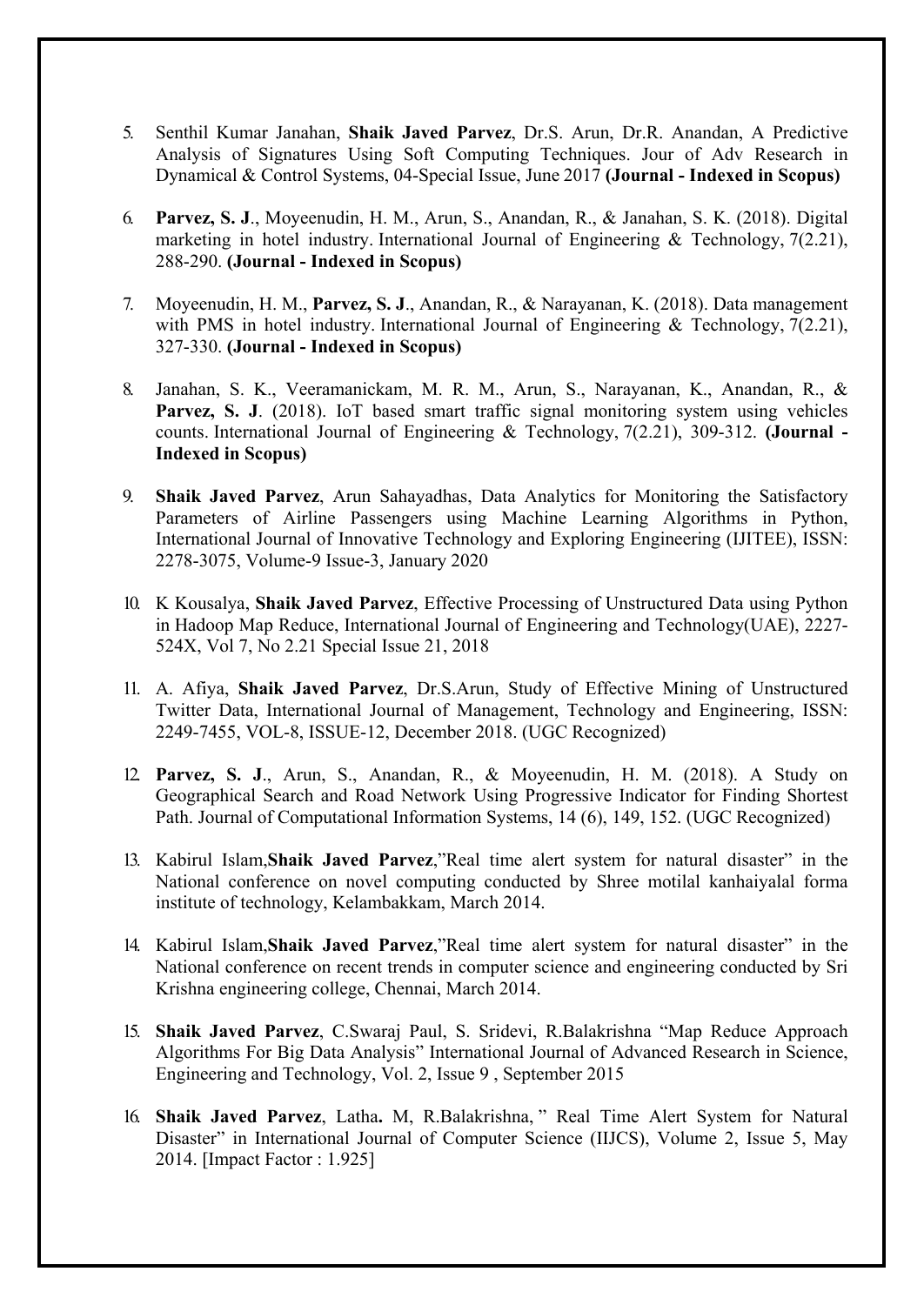## **PHD THESIS TITLE:**

A HYBRID APPROACH FOR ENHANCING THE PREDICTION CAPABILITIES BY COMBINING DEEP NEURAL NETWORK MULTILAYER PERCEPTRON WITH SUPERVISED LEARNING ALGORITHMS FOR DATA ANALYTICS OF AIRLINE CUSTOMER SATISFACTION.

## **AREA OF RESEARCH INTEREST:**

- Artificial Intelligence
- Machine Learning
- Deep Learning
- Data Science
- ❖ Internet Of Things

## **GUIDING EXPERIENCE IN PROJECT:**

- Guided BE Project Students
- Guided ME Project Students

## **OTHER DEPARTMENTAL/ INSTITUTIONAL ROLES AND RESPONSABILITIES**

### **Departmental**

- Department Alumni Coordinator till date.
- Department discipline Committee member till date.
- Worked as a Placement Coordinator for our department.
- Handled subjects for EEE and MBA Business Analytics (IBM) department.
- $\triangle$  Served as class incharge and presently serving as a Class incharge.
- ❖ Mentoring students.
- ❖ Organized and conducted Webinars.
- Have Maintained Placement, Alumni, Awards and Recognitions, Students Progression, Laboratory Files for NAAC and NBA.

### **Institutional**

- Member of Overall Admission Counselling, Tele calling till date.
- Have conducted and participated in Education fairs for VISTAS Admission.

### **PERSONAL PROFILE:**

| English, Urdu, Tamil, Telugu and Hindi. |
|-----------------------------------------|
|                                         |
|                                         |
|                                         |